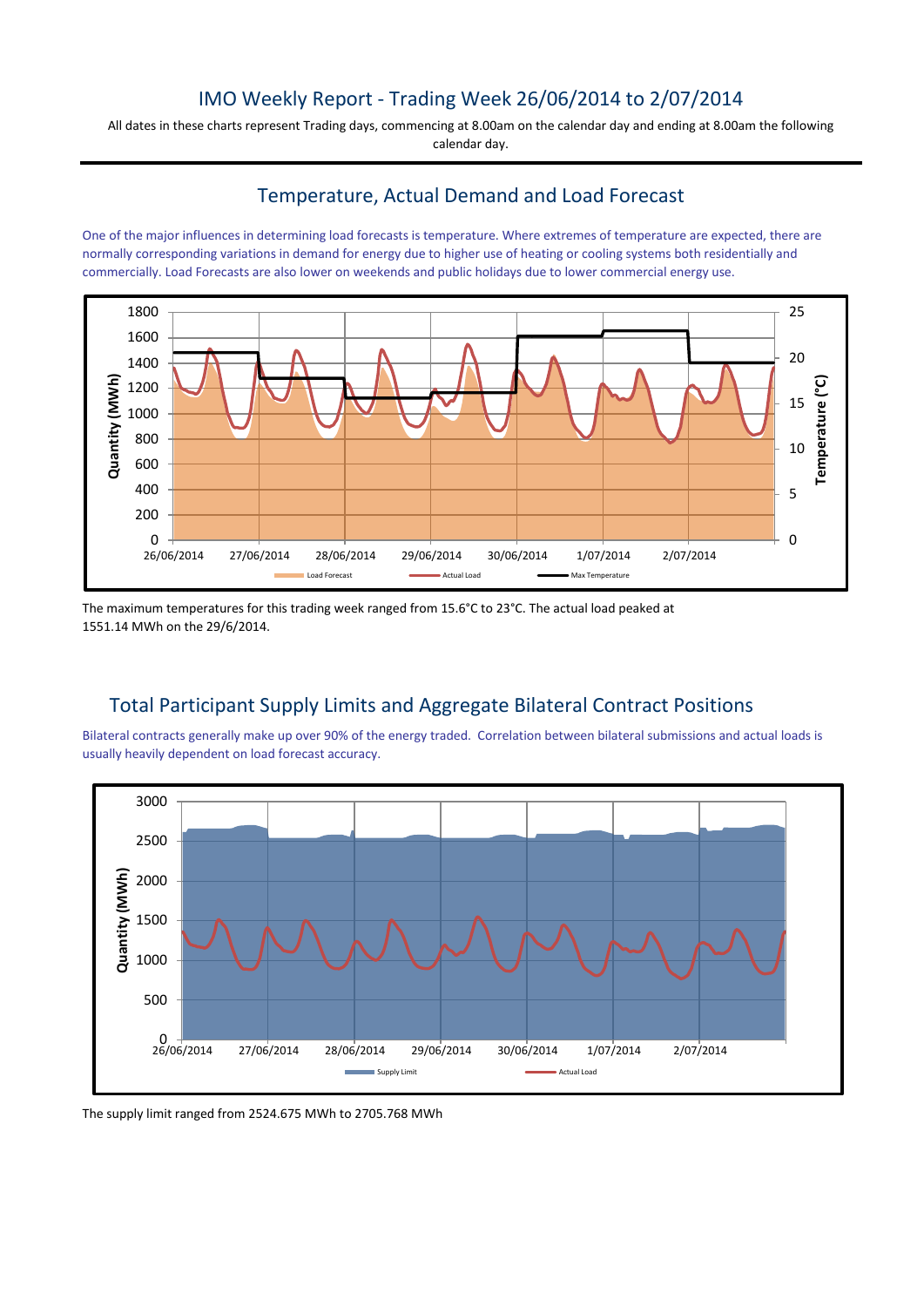#### Net Balancing Market Trades

Bilateral contracts and STEM trading are generally based on the forecast energy requirements of Participants. When the forecast requirements are higher or lower than the actual requirements for a day, this Market energy must be bought and sold in the balancing mechanism. This graph shows the estimated net balancing trades.



The majority of the balancing activity this week occurred within Balancing Supply. The maximum balancing demand for the week reached 190.6 MWh on the 29/6/2014. The maximum balancing supply for the week reached -280.303 MWh on the 1/7/2012.

# Total Traded Energy

This chart represents a comparison between the total net energy that is traded in Bilateral Contracts, the STEM and the balancing mechanism. Balancing Supply represents cases in which the total contract position is greater than the demand and customers must supply energy back to balancing. Balancing Demand represents cases in which the total contract position is less than the demand and customers must purchase energy from balancing.



Total balancing supply equalled -27465.093 MWh whereas total balancing demand equalled 3847.356 MWh. The Total STEM Traded quantity was 23686.452 MWh, with the STEM Clearing Quantity ranging between 28.322 MWh and 142.435 MWh.